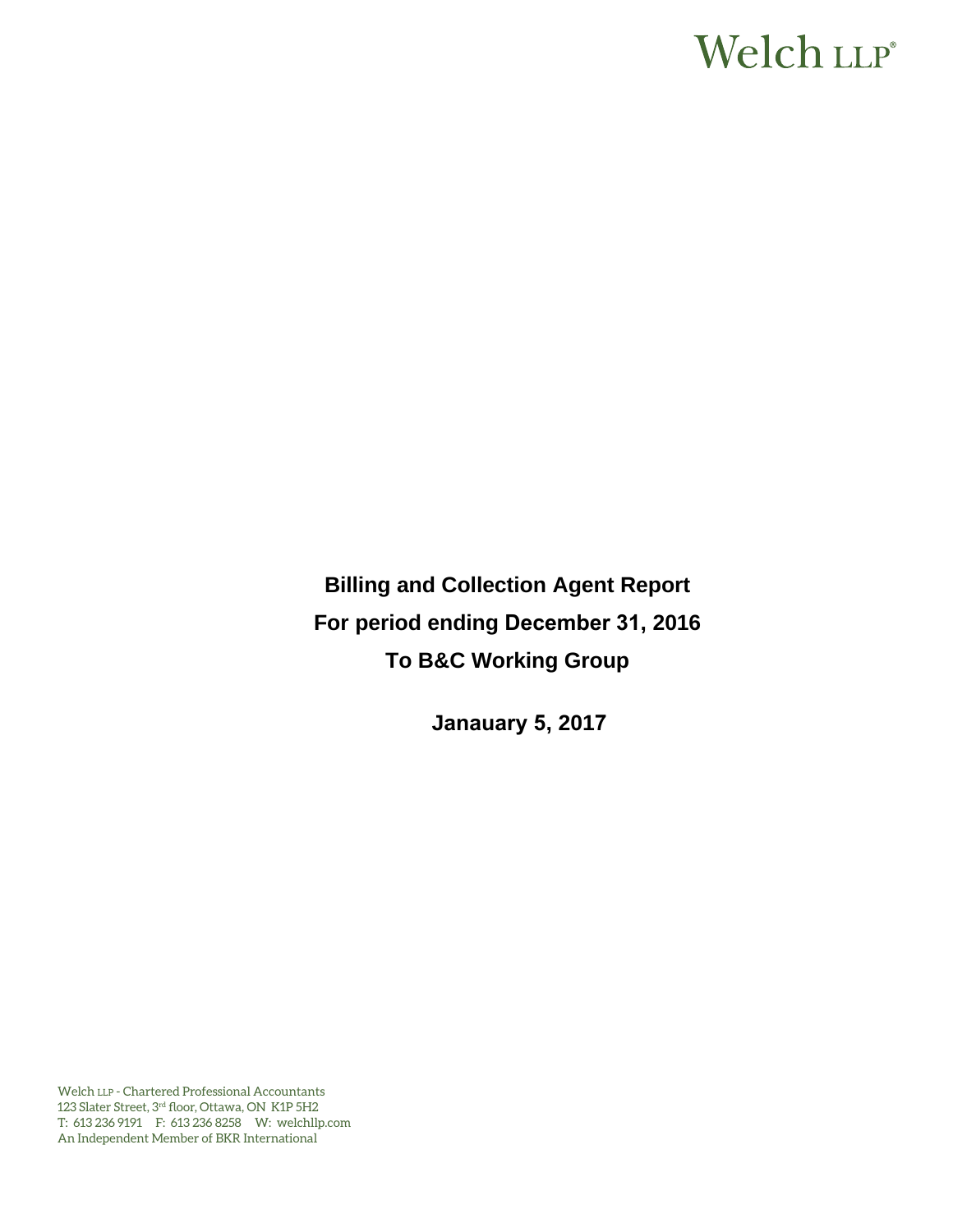### **NANPA FUND STATEMENT OF FINANCIAL POSITION December 31, 2016**

| <b>Assets</b><br>Cash Balance in bank account           |               | \$ | 4,523,766  |
|---------------------------------------------------------|---------------|----|------------|
| Receivable from US Carriers                             | 204,794       |    |            |
| Receivable from Canada                                  |               |    |            |
| Receivable from Caribbean countries                     | 5,506         |    |            |
| Receivables forwarded to Treasury for collection        | 46,344        |    |            |
| Allowance for uncollectible accounts                    | (107, 800)    |    | 148,844    |
| <b>Total assets</b>                                     |               |    | 4,672,610  |
| <b>Less:</b> Accrued liabilities (see below for makeup) |               |    | (718, 441) |
| <b>Fund balance</b>                                     |               | S  | 3,954,169  |
| <b>Makeup of Accrued Liabilities</b>                    |               |    |            |
| <b>Welch LLP</b>                                        | 28,336        |    |            |
| <b>NEUSTAR Pooling 1K Block</b>                         | 255,403       |    |            |
| <b>NEUSTAR NANP Administration</b>                      | 421,866       |    |            |
| Data Collection Agent - USAC                            | 12,836        |    |            |
|                                                         | \$<br>718,441 |    |            |
|                                                         |               |    |            |

NeuStar has issued change order #6 regarding moving the NAS to the Cloud. The fund is being charged \$22,500 per month for six months starting in October 2016. A true up of the costs will be done in the final month which is expected to be March 2017.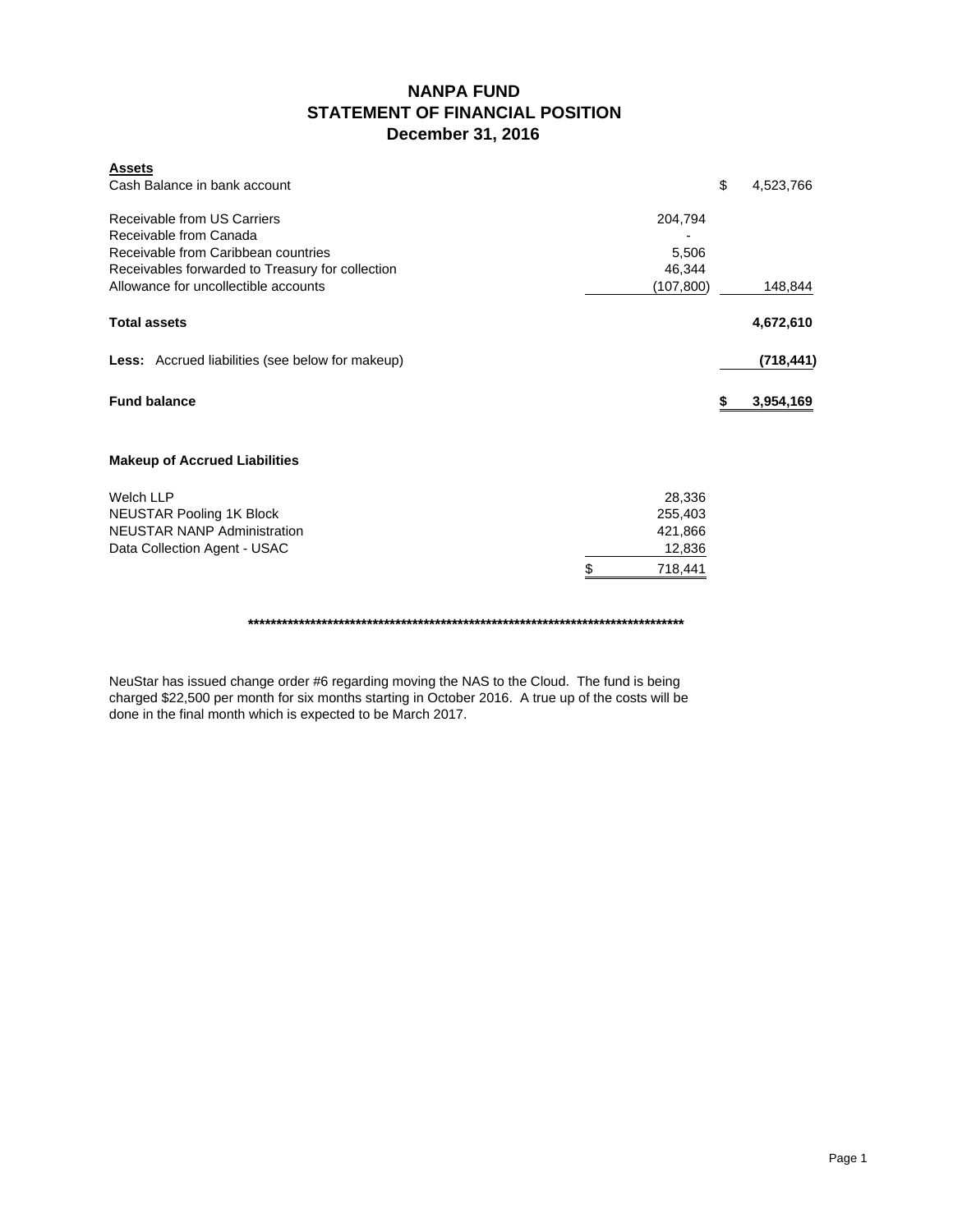#### **NANPA FUND FORECASTED STATEMENT OF CHANGES IN FUND BALANCE OCTOBER 2016 TO SEPTEMBER 2017**

|                                                              |            |                      | Actual                   |                      |                      |                               |                      |                      | <b>Budget</b>        |                          |                    |                    |                     |                     |                   | Variance between<br>forecasted results |
|--------------------------------------------------------------|------------|----------------------|--------------------------|----------------------|----------------------|-------------------------------|----------------------|----------------------|----------------------|--------------------------|--------------------|--------------------|---------------------|---------------------|-------------------|----------------------------------------|
|                                                              |            | Oct-16               | <b>Nov-16</b>            | Dec-16               | $Jan-17$             | Feb-17                        | Mar-17               | Apr-17               | May-17               | Jun-17                   | <b>Jul-17</b>      | Aug-17             | <b>Sep-17</b>       | <b>Total</b>        | <b>Budget</b>     | and budget at Sept<br>30/17            |
| Revenue                                                      |            |                      |                          |                      |                      |                               |                      |                      |                      |                          |                    |                    |                     |                     |                   |                                        |
| International Contributions<br>Canada<br>Caribbean countries | (1)<br>(1) | 19,483<br>24.439     | 9,742<br>$\sim$          | 9,741<br>$\sim$      | 9,741<br>$\sim$      | 9,741<br>$\sim$<br>$\sim$ $-$ | 9,741                | 9,741<br>$\sim$      | 9,741<br>$\sim$      | 9,741<br>$\sim$          | 9,741<br>$\sim$    | 9,741<br>$\sim$    |                     | 116,894<br>24.439   | 116,894<br>24.439 |                                        |
| <b>Total International Contributions</b>                     |            | 43,922               | 9.742                    | 9.741                | 9.741                | 9.741                         | 9.741                | 9,741                | 9,741                | 9.741                    | 9.741              | 9.741              |                     | 141,333             | 141,333           |                                        |
| Domestic Contributions - US carriers                         | (1)        | 4,440,157            | 141,285                  | 142,274              | 142,291              | 142,291                       | 142,291              | 142,291              | 142,291              | 142,291                  | 142,291            | 142,291            | $\sim$              | 5,862,044           | 5,775,123         | 86,921                                 |
| Late filing fees for Form 499A                               | (2)        | 2,300                | (800.00)                 | 800                  | $\sim$               | $\sim$                        | $\sim$               | <b>.</b>             | $\sim$               | $\sim$                   | $\sim$             | $\sim$             | 80,000              | 82,300              | 80,000            | 2,300                                  |
| Interest income                                              | (3)        | 470                  | 587                      | 904                  | 417                  | 417                           | 417                  | 417                  | 417                  | 416                      | 416                | 416                | 416                 | 5,710               | 5.000             | 710                                    |
| <b>Total revenue</b>                                         |            | 4.486.849            | 150.814                  | 153.719              | 152.449              | 152.449                       | 152.449              | 152,449              | 152,449              | 152.448                  | 152,448            | 152.448            | 80.416              | 6.091,387           | 6,001,456         | 89,931                                 |
| <b>Expenses</b><br><b>NANPA Administration</b>               | (4)        | 241,963              | 209,832                  | 212,034              | 212,364              | 212,364                       | 212,364              | 189,864              | 189,864              | 189,864                  | 195,561            | 195,560            | 202,122             | 2,463,756           | 2,425,461         | 38,295                                 |
| 1K Block Pooling                                             | (5)        | 353,567              | 257,865                  | 255,403              | 258,989              | 258,989                       | 258,989              | 258,989              | 258,989              | 258,989                  | 258,989            | 258,989            | 258,988             | 3,197,735           | 3,107,867         | 89,868                                 |
| <b>Billing and Collection</b>                                |            |                      |                          |                      |                      |                               |                      |                      |                      |                          |                    |                    |                     |                     |                   |                                        |
| Welch LLP<br>Data Collection Agent                           | (6)<br>(7) | 28,336<br>5,806      | 28,336<br>5,328          | 28,336<br>7,508      | 31,169<br>5,754      | 31,169<br>5,754               | 31,169<br>5,754      | 31,169<br>5,754      | 31,169<br>5,754      | 31,169<br>5,754          | 31,169<br>5,754    | 31.169<br>5,754    | 31,169<br>5,754     | 365,529<br>70,428   | 374,028<br>69,950 | (8, 499)<br>478                        |
| <b>Annual Operations Audit</b>                               | (8)        | $\sim$               | $\sim$                   | $\sim$               | 47,000               | $\sim$                        | $\sim$               | $\sim$               | $\sim$               | $\sim$                   | $\sim$             |                    |                     | 47,000              | 47,000            |                                        |
| <b>Bank Charges</b>                                          | (9)        | 4,132                | 6,031                    | 5,171                | 3,084                | 3,083                         | 3,083                | 3,083                | 3,083                | 3,083                    | 3,083              | 3,083              | 3,083               | 43,082              | 37,000            | 6,082                                  |
| <b>Carrier Audits</b>                                        | (10)       | $\sim$               | $\overline{\phantom{a}}$ | $\sim$               | $\mathbf{r}$         | ۰.                            | $\sim$               |                      | 300,000              | $\overline{\phantom{a}}$ | $\sim$             | $\sim$             |                     | 300,000             | 300,000           |                                        |
| Bad debt expense                                             | (11)       | 5,648                | 3,287                    | 29,958               | 3,334                | 3,333                         | 3,333                | 3,333                | 3,333                | 3,333                    | 3,333              | 3,333              | 3,333               | 51,021              | 40,000            | 11,021                                 |
| <b>Total expenses</b>                                        |            | 628.156              | 504.105                  | 538,410              | 561.694              | 514,692                       | 514,692              | 492,192              | 792,192              | 492,192                  | 497,889            | 497,888            | 504.449             | 6.538.551           | 6,401,306         | 137,245                                |
| Net revenue (expenses)                                       |            | 3,858,693            | 353,291)                 | 384,691)             | 409,245) (           | 362,243)                      | 362,243)             | 339,743)             | 639,743)             | 339,744)                 | 345,441)           | 345,440) (         | 424,033) (          | 447,164) (          | 399,850)          | (47, 314)                              |
| Opening fund balance                                         |            | 833,458              | 4,692,151                | 4,338,860            | 3,954,169            | 3,544,924                     | 3,182,681            | 2,820,438            | 2,480,695            | 1,840,952                | 1,501,208          | 1,155,767          | 810,327             | 833,458             | 899,850           | (66, 392)                              |
| <b>Closing fund balance</b>                                  |            | 4,692,151            | 4,338,860                | 3,954,169            | 3,544,924            | 3,182,681                     | 2,820,438            | 2,480,695            | 1,840,952            | 1,501,208                | 1,155,767          | 810,327            | 386,294             | 386,294             | 500,000           | (113, 706)                             |
| Fund balance makeup:                                         |            |                      |                          |                      |                      |                               |                      |                      |                      |                          |                    |                    |                     |                     |                   |                                        |
| Contingency<br>Surplus                                       |            | 500,000<br>4.192.151 | 500,000<br>3.838.860     | 500.000<br>3.454.169 | 500,000<br>3.044.924 | 500,000<br>2.682.681          | 500,000<br>2,320,438 | 500,000<br>1,980,695 | 500,000<br>1,340,952 | 500,000<br>1.001.208     | 500,000<br>655,767 | 500,000<br>310.327 | 500,000<br>113,706) | 500,000<br>113,706) | 500,000           |                                        |
|                                                              |            | 4.692.151            | 4.338.860                | 3.954.169            | 3.544.924            | 3.182.681                     | 2.820.438            | 2.480.695            | 1.840.952            | 1.501.208                | 1.155.767          | 810.327            | 386,294             | 386.294             | 500,000           |                                        |

**(1)** The US carrier contributions for the period from October 2016 to September 2017 and the International contributions are based upon actual billings.

(2) These fees represent the \$100 late filing fee charged to those companies that do not file the Form 499A by the due date.

**(3)** Interest income projections are estimates

(4) The cost of NANP administration is based on the contract in force until June 2017. Estimates are used for July to September 2017. \$130,000 is also added for potential change orders anticipated to be issued by Sep 2017.

(5) The cost for 1K Block Pooling Administration is based on the contract in force until July 14, 2017. Estimates based on the existing contract amounts are used for July 15, 2017 to September 30, 2017.

(6) The cost of B&C Agent is based on the current interim contract with Welch LLP in force until December 31, 2016 plus 10% as recommended by the FCC.

**(7)** The expense for the Data Collection Agent is based on estimate of costs by USAC.

**(8)** The expense for the annual operations audit performed by Ernst & Young LLP is based on the quote given.

**(9)** Bank fees are an expense to the Fund.

**(10)** The budget allowed \$300,000 for carrier audits.

**(11)** The allowance covers all accounts considered potentially uncollectible at December 31, 2016.

#### **Assumptions: Reconciliation of forecast at September 30, 2017 to budget**

| Budgeted fund balance at September 30, 2017 - contingency                                                                                                | 500,000            |
|----------------------------------------------------------------------------------------------------------------------------------------------------------|--------------------|
| Decrease in fund balance between budget period                                                                                                           | (66, 392)          |
| Additional billings over estimate from budget                                                                                                            | 86,921             |
| Late filing fees (reversal) for Form 499A                                                                                                                | 2,300              |
| Underestimate of interest earned to date compared to budget                                                                                              | 710                |
| NANP Admin - difference between budget and actual contract awarded due to<br>variable travel costs                                                       | (1, 848)           |
| NANP Admin - change orders issued                                                                                                                        | (36, 447)          |
| Additional billings from B & C Agent due to renewal of contract                                                                                          | 8,499              |
| Data Collection fees - Adjustment to actual from budget                                                                                                  | (478)              |
| Bad debts - Adjustment to actual from budget<br>IK Block Pooling - difference between budget and actual contract awarded due to<br>variable travel costs | (11, 021)<br>5,332 |
| Pooling change orders                                                                                                                                    | (95, 200)          |
| Carrier audits that will not be performed                                                                                                                |                    |
| Operations Audit - Adjustment to actual from budget                                                                                                      |                    |
| Bank fees - Adjustment to actual from budget                                                                                                             | (6,082)            |
| Forecasted fund balance at September 30, 2017                                                                                                            | 386,294            |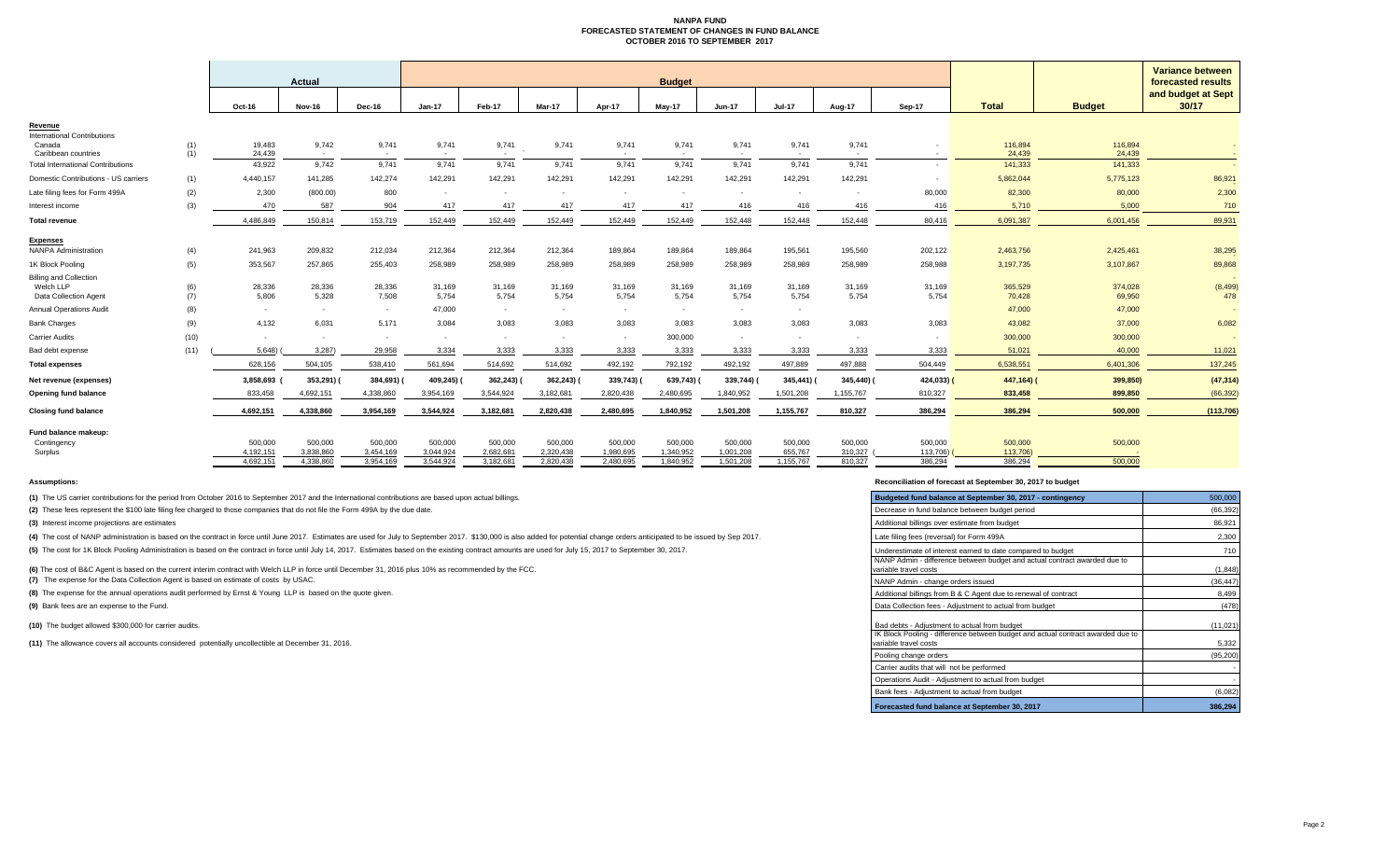#### **CURRENT AND FORECASTED LIABILITIES**

|                                                                                    |                                           | Current       |               |         |         |         |         |               |  |
|------------------------------------------------------------------------------------|-------------------------------------------|---------------|---------------|---------|---------|---------|---------|---------------|--|
|                                                                                    |                                           | <b>Dec-16</b> | <b>Jan-17</b> | Feb-17  | Mar-17  | Apr-17  | May-17  | <b>Jun-17</b> |  |
| <b>NEUSTAR - NANPA Administration</b>                                              |                                           | 421,866       | 212,364       | 212,364 | 212,364 | 189,864 | 189,864 | 189,864       |  |
| - Authorization by the FCC has not been received for payment                       |                                           |               |               |         |         |         |         |               |  |
| November 2016                                                                      | 209,832                                   |               |               |         |         |         |         |               |  |
| December 2016                                                                      | 212,034<br>\$<br>421,866<br>\$<br>421,866 |               |               |         |         |         |         |               |  |
| <b>NEUSTAR -1K Block Pooling</b>                                                   |                                           | 255,403       | 258,989       | 258,989 | 258,989 | 258,989 | 258,989 | 258,989       |  |
| - Payment authorized by the FCC in December<br>November 2016                       | 257,865<br>\$                             |               |               |         |         |         |         |               |  |
| - Authorization by the FCC has not been received for payment                       |                                           |               |               |         |         |         |         |               |  |
| Decenber 2016                                                                      | \$<br>255,403                             |               |               |         |         |         |         |               |  |
| Welch LLP - Billing & Collection Agent                                             |                                           | 28,336        | 31,169        | 31,169  | 31,169  | 31,169  | 31,169  | 31,169        |  |
| - Payment authorized by the FCC in December                                        |                                           |               |               |         |         |         |         |               |  |
| November 2016                                                                      | 28,336<br>\$                              |               |               |         |         |         |         |               |  |
| - Authorization by the FCC has not been received for payment<br>December 2016      |                                           |               |               |         |         |         |         |               |  |
|                                                                                    | \$<br>28,336                              |               |               |         |         |         |         |               |  |
| <b>USAC - Data Collection Agent</b><br>- Payment authorized by the FCC in December |                                           | 12,836        | 5,754         | 5,754   | 5,754   | 5,754   | 5,754   | 5,754         |  |
| - Authorization by the FCC has not been received for payment                       |                                           |               |               |         |         |         |         |               |  |
| November                                                                           | 5,328                                     |               |               |         |         |         |         |               |  |
| December                                                                           | 7,508<br>\$<br>12,836                     |               |               |         |         |         |         |               |  |
| <b>Carrier audits</b>                                                              |                                           |               |               |         |         |         | 300,000 |               |  |
| Ernst & Young LLP- Annual operations audit                                         |                                           |               | 47,000        |         |         |         |         |               |  |
| <b>Bank Fees</b>                                                                   |                                           |               | 3,084         | 3,083   | 3,083   | 3,083   | 3,083   | 3,083         |  |
|                                                                                    |                                           |               |               |         |         |         |         |               |  |
| <b>Total</b>                                                                       |                                           | 718,441       | 558,360       | 511,359 | 511,359 | 488,859 | 788,859 | 488,859       |  |